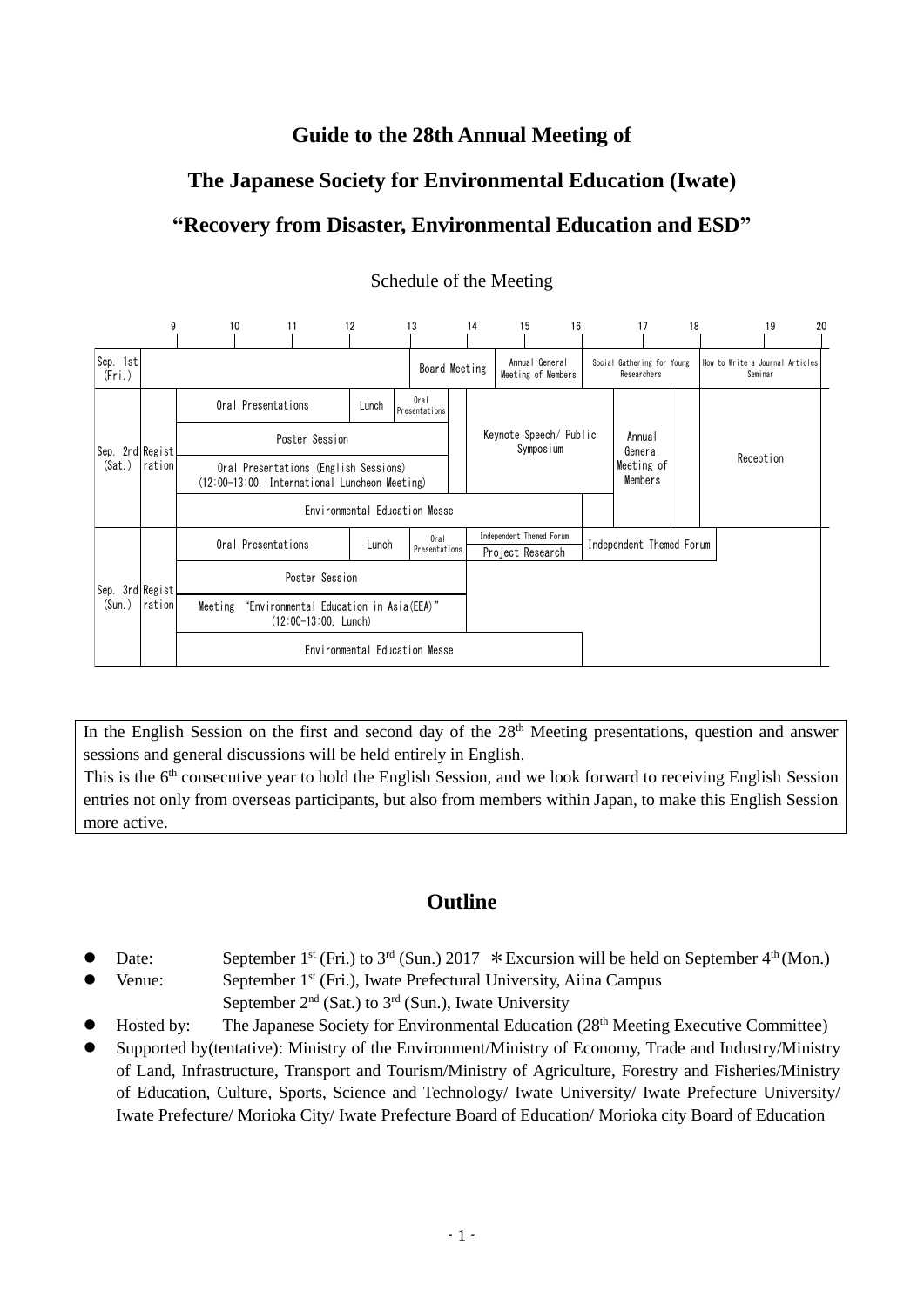# ■**Access Guide**

#### <**Iwate University, Student Center**>

3-18-8 Ueda, Morioka City, Iwate 020-8550, Japan University Guide Map:<http://www.iwate-u.ac.jp/campusannai/kaigai.shtml> Campus Map: [http://www.iwate-u.ac.jp/campusannai/sozai/campus\\_map\\_en.png](http://www.iwate-u.ac.jp/campusannai/sozai/campus_map_en.png)

## <**From Morioka Station to Iwate University**>

○By bus[Bus Depot Stop No. 11 at Morioka station bus terminal](About 20min, JPY220) Take−「For "Matsuzono bus terminal (松園バスターミナル)"」 Get off−「At "Iwate Daigaku Mae (岩手大学前)"」 or Take−「For "Sakuradai Danchi (桜台団地)"」 Get off−「At "Iwate Daigaku Mae (岩手大学前)"」 ○By taxi About 2 kilometers(About 10min, JPY1,000) ○On foot (About 30min)

#### <**Iwate Prefecture University, Aiina Campus**> \***Approx. 3-minute walk from Morioka Station** 7F Aiina, 1-7-1 Moriokaekinishitoori, Morioka City, Iwate 020-0045, Japan

Aiina Guide Map:<http://www.aiina.jp/en/access-en.html>



By Train (JR Shinkansen): From Tokyo→About 2 hours and 30 minutes→to Morioka

# ■**Registration and payment of participation fees**

 Societies that are participating in the Memorandum of Understanding (MOU) have an agreement that allows a certain number of members to participate in the meeting free of charge. We ask that each society kindly forward a list of such members wishing to participate to  $\langle \text{iec@jsoee.jp} \rangle$  by July 14<sup>th</sup>. At that time, please specify whether or not the participants also wish to take part in the reception.

 The reception on Saturday night requires a participation fee. The fee of JPY 5,000 will be payable in cash on the day of the reception.

 If you are not a member of JSFEE or its associated societies, please send a registration form to [<iec@jsoee.jp>](mailto:iec@jsoee.jp) by May 31<sup>st</sup>. The registration fee of JPY 6,000 and reception fee of JPY 5,000 are payable at the registration desk of the annual meeting.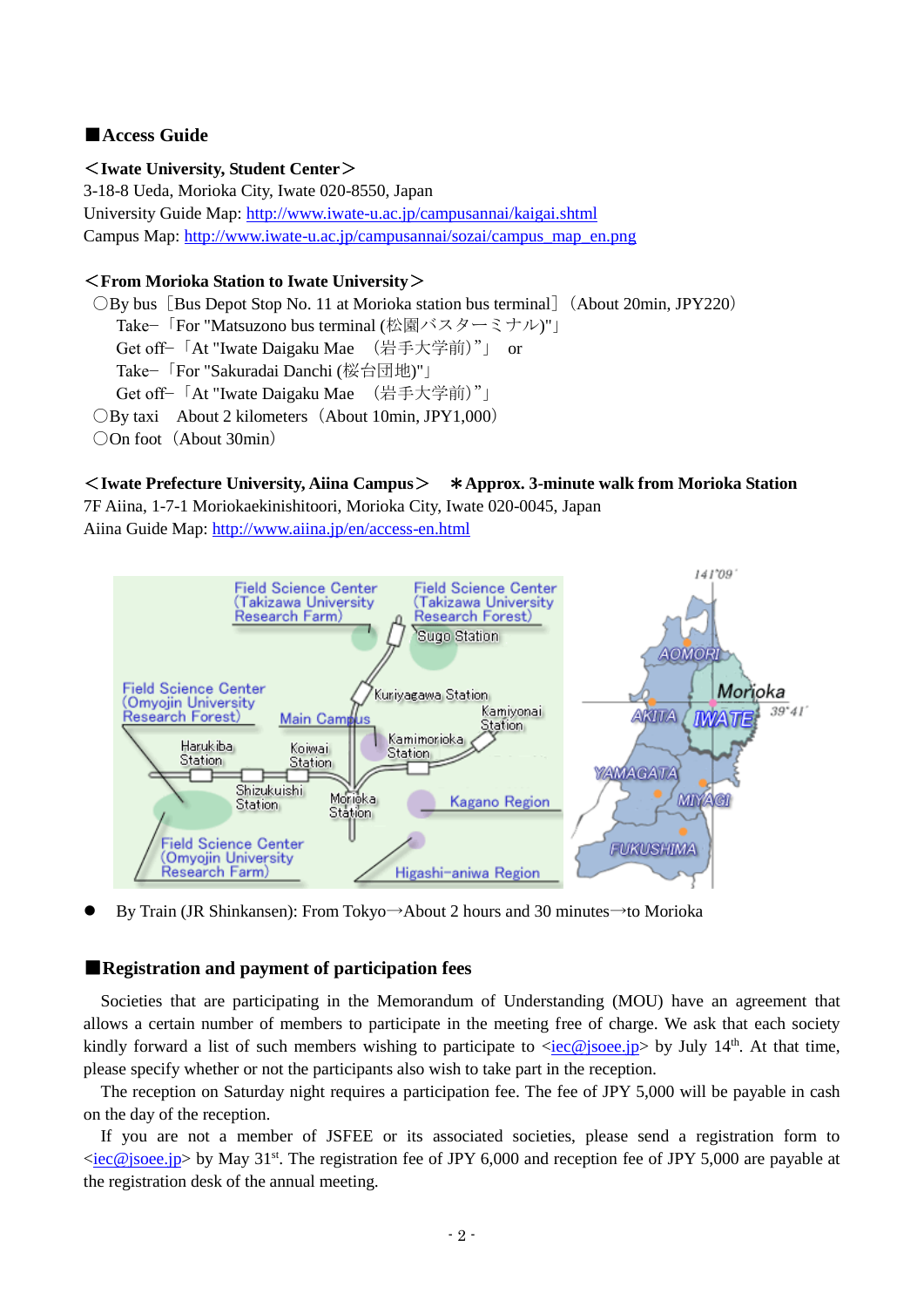# ■**Presentation applications**

**Deadline for presentation applications: 18:00 on Friday June 9 th Deadline for submitting presentation summary data: 18:00 on Friday July 14 th**

# **1) Applications for oral presentations (presentation of research, report of practices) or poster presentations for the English Session**

- $\triangle$  A "presentation of research" is focused on studies of academic significance, while a "report of practices" concentrates more on practical activities.
- $\Diamond$  Those wishing to make an oral or poster presentation as part of the English Session should fill out the English Session Presentation Application Form.
- $\leftrightarrow$  Presenters (actual rostrum presenters) must be members of JSOEE or a society that is participating in the MOU with us.
- $\Diamond$  The time allotted for each oral presentation is scheduled to be 15 minutes (12 min for the presentation, 3 min for questions).
- $\Diamond$  Oral presentations should be made using PowerPoint (up to the 2013 version for Windows), and will be presented using a computer belonging to the facility. Laptops and computers belonging to the presenters themselves cannot be used. Please save the PowerPoint data on a USB memory stick or CD-R, and bring it to the meeting. We plan to ask presenters to carry out a virus check before their presentations are loaded on the facility computer. If a virus is detected on the USB memory stick, the presentation will be limited to just being published in the proceedings.
- $\Diamond$  For each poster presentation the space of 1,189mm (height) x 841mm (width) or 1,090mm (height) x 790mm (width) will be provided.
- $\Diamond$  Please note that every presenter is not allowed to apply for both oral and poster presentations, and are limited to one presentation per person.

# **2) Application methods and deadlines**

- $\Diamond$  Please fill in the necessary items on the English Session Presentation Application Form, and save it.
- $\Diamond$  Email the application to the 28<sup>th</sup> Meeting Executive Committee International Desk at [<iec@jsoee.jp>](mailto:iec@jsoee.jp) under the subject of "EE Meeting Oral (or Poster) Presentation (representative's name)".
- $\diamond$  Once the application has been received, a confirmation email will be sent containing a receipt number. The deadline for applications is 18:00 JST on Friday, June 9<sup>th</sup>.

# **3) Submitting data for the proceedings**

- Presentation representatives are kindly asked to email the data to be published in the proceedings. Word Format (.docx) is preferred, but files made in programs other than Word should be sent as a PDF (.pdf) file.
- $\lozenge$  Mail the data for the proceedings to the 28<sup>th</sup> Meeting Executive Committee International Desk at [<iec@jsoee.jp>](mailto:iec@jsoee.jp) under the subject of "EE Meeting (Oral Presentation or Poster Presentation) No. (Receipt number) (representative's name)".
- $\diamond$  Once the data have been received, a confirmation e-mail will be sent listing the things to keep in mind until the day of the presentation. The deadline for sending the data to be included in the proceedings is 18:00 JST on Friday, July 14<sup>th</sup>.

\*The period just before the deadline is expected to be busy; we therefore would like to kindly ask you to submit data as early as possible.

\*If you are experiencing any difficulties obtaining information from the Meeting's official website or sending data by email, please contact the Secretariat of the 28<sup>th</sup> Annual Meeting of the Japanese Society for Environmental Education by e-mail at  $\langle$ iec@jsoee.jp>.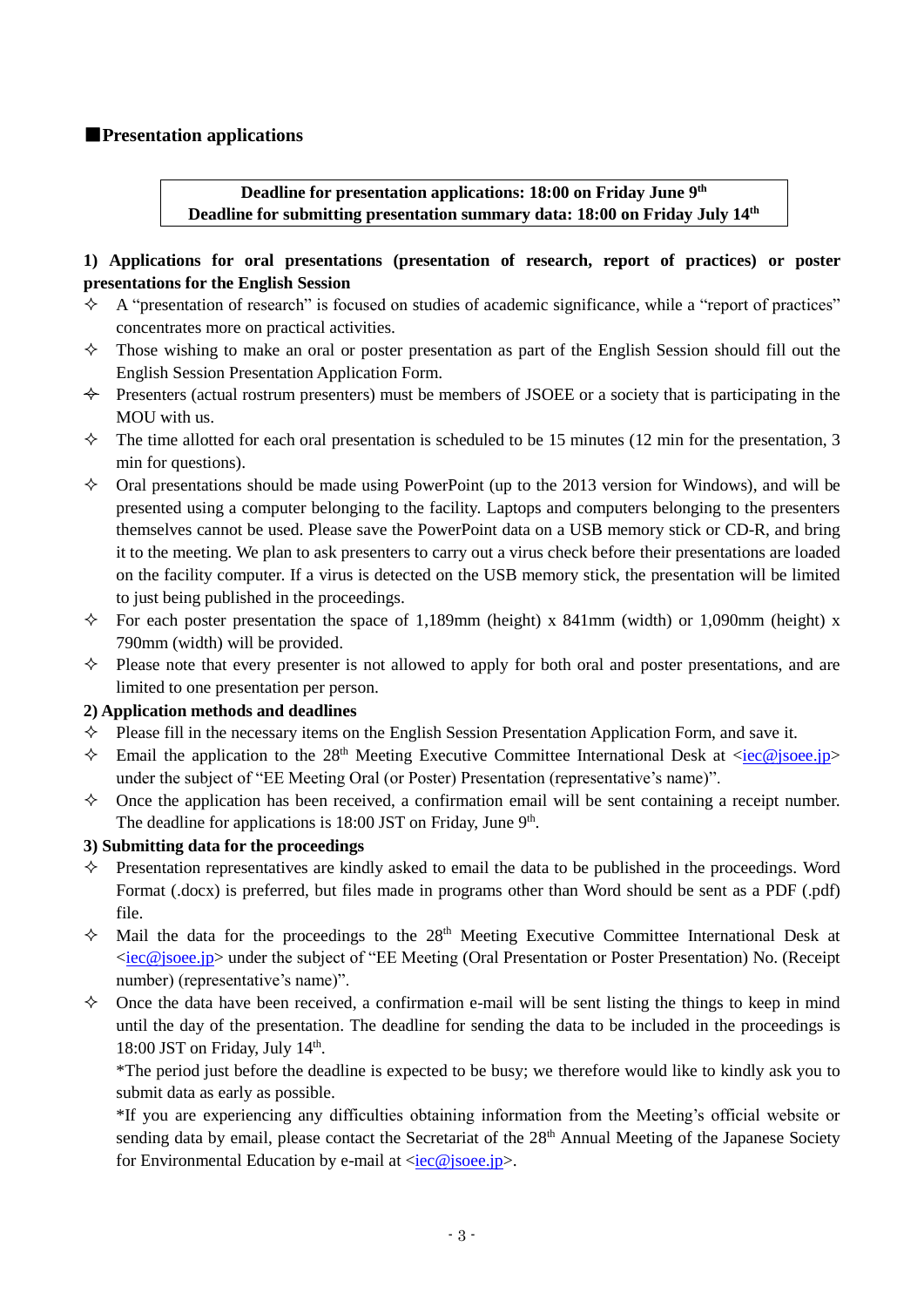## ■**Events aimed at participants of the meeting**

#### **Social Gathering for Young Researchers**

September 1<sup>st</sup> (Fri.) from 16:00 to 18:00 at Iwate Prefecture University, Aiina Campus

#### **Seminar "How to write a thesis" (In Japanese):**

September 1<sup>st</sup> (Fri.) from 18:00 to 20:00 at Iwate Prefecture University, Aiina Campus

#### **Annual General Meeting of Members (In Japanese):**

September 2<sup>nd</sup> (Sat.) from 16:30 to 17:30 at Student Center Building, Iwate University (limited to members/ in Japanese language only)

#### **Reception:**

September 2<sup>nd</sup> (Sat.) from 18:00 to 20:00 (registration from 17:30) at Coop Central Dining (Seikyo Cyuo Syokudo) Iwate University.

## **Regular and Special Projects/Seminars (In Japanese):**

September  $3<sup>rd</sup>$  (Sun.) from 14:00 to 16:00 at Student Center Building, Iwate University

- -Project for Development Package of School Environmental Education 学校環境教育パッケージ開発プロジェクト
- -Project for Activation of Local Environment 地域環境活性化プロジェクト
- -Project for Thinking of Fukushima after the nuclear disaster 原発事故後の福島を考えるプロジェクト
- -Evaluation Research for environmental education program (Special seminar) 環境教育プログラムの評価研究(特設研究会)

# **Session "Environmental Education in Asia" (In English):**

September 3<sup>rd</sup> (Sun.) from 9:00-14:00 at Student Center Building, Iwate University

JSOEE will publish "Environmental Education in Asia" (only on the web) in June 2017 as a special issue of "Japanese Journal of Environmental Education". This session focuses on common agendas from the journal and discuss next challenge for collaborative research of international environmental education

#### **International Luncheon Meeting (In English):**

September 2nd (Sat.) from 12:00 to 13:00 at Iwate University (Venue to be announced)

This is an opportunity for international and domestic participants to meet each other. The meeting aim is to enhance communication in casual atmosphere. Please bring your own lunch. Drink and local snacks will be served.

#### ■**Invitation to the Environmental Education Messe (Exhibition)**

Space is available for public relation campaign on products related to Environmental Education as well as for report and presentation on results of practices. Teaching material development companies, business operators of activities for Environmental Education, NGO and NPO, University Laboratories and other groups can reserve a space for display. Please use this space to communicate with participants of the conference. Cost for a display space is JPY10,000.

\* Please contact the 28<sup>th</sup> Meeting Executive Committee International Desk at  $\langle i\epsilon \rangle$  soee.jp> for more information and reservation.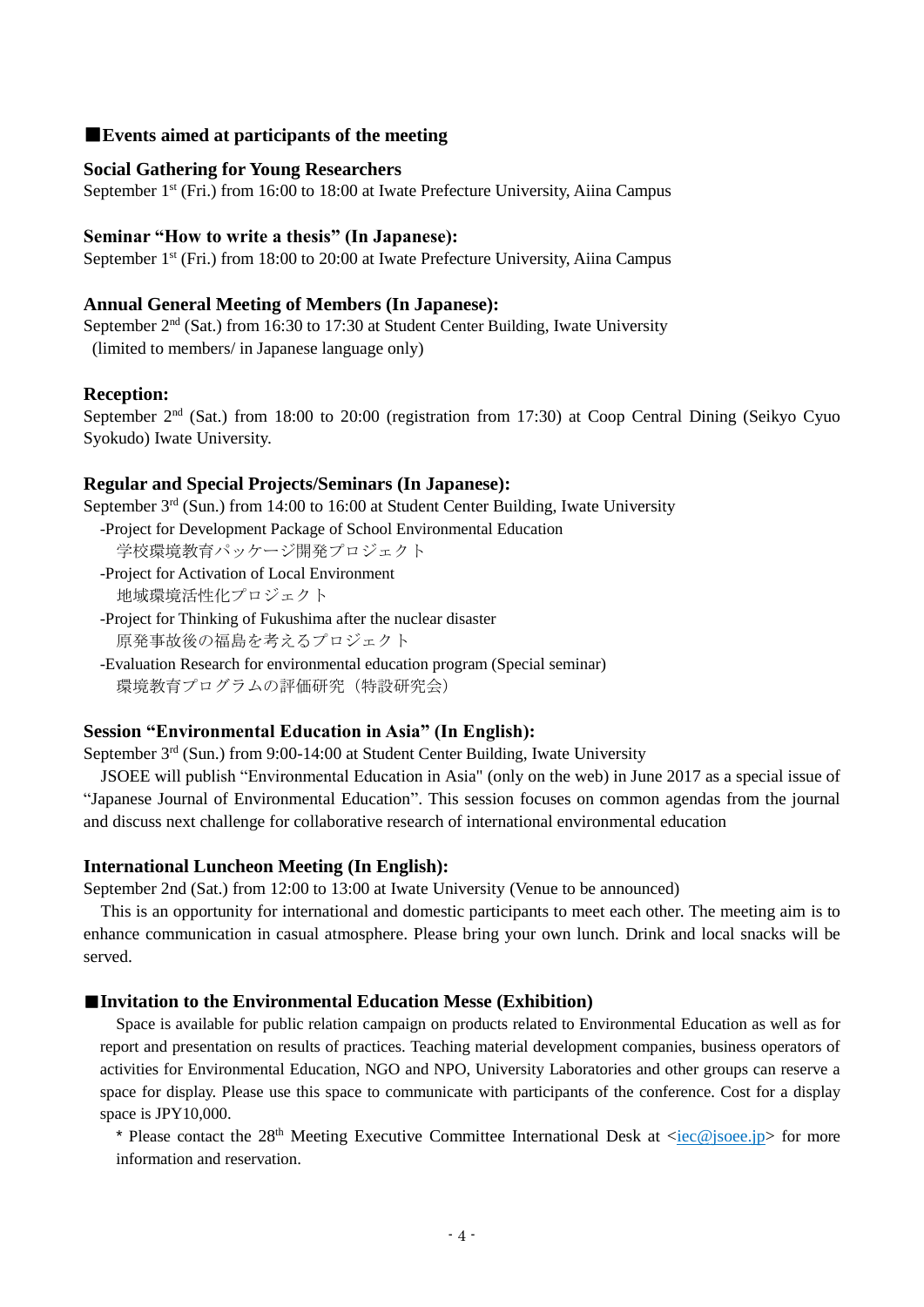# ■**Excursion (In Japanese):**

#### **September 4th (Mon), Following tours will be available within Iwate Prefecture:**

- Koiwai Farm Eco-Tour (Experiencing Environmental Education at Koiwai Farm which received the Ecotourism award)

- Morioka Zoo Tour (Function and role of the zoo in relation with Environmental Education)

- Rikuzen-Takata Tour (Rikkyo University and Iwate University Global Campus, observation of state of restoration from the 2011 Disaster)

\* Details of Excursions will be uploaded to the website for the 28th Annual Meeting of JSFEE by early June.

\* Please register for excursion through the website for the 28<sup>th</sup> Annual Meeting of JSFEE by July 14<sup>th</sup>.

# ■**Public events**

## **Everyone (including non-JSFEE members) is welcome to attend the following events.**

# **Keynote Speech/ Public Symposium (In Japanese)**:

September 2nd (Sat), 2 pm-4:30 pm, Student Center Building, Iwate University,

A public symposium "Recovery from the Disaster and Environmental Education/ESD" will be held on the second day of the meeting.

Keynote Speech: "2011 Tohoku Earthquake, Current Situation of the Disaster Area" (provisional title)

Presenter: Prof. Junichi HIROTA (Iwate University)

Coordinator: Prof. Ken TAKATA (Tsuru University)

\* Details will be announced in the meeting program (will be published at the end of July).

# **Annual General Meeting of Members:**

September 2nd (Sat), 4:30 pm-5:30 pm, Student Center Building, Iwate University (same hall as public symposium) This year's meeting is the first meeting since JSOEE has converted to JSFEE. As a result of this conversion, the old Annual Meeting where the JSOEE members used to attend and decide yearly action plan is replaced by Annual General Meeting of Members (will be held on September 1<sup>st</sup>). Instead, since some form of meeting is necessary for JSFEE members to understand the action plan and comment on it freely, we decided to hold a social gathering. Please feel free to come and join the new social gathering. Furthermore, we will conduct the ceremony for incentive award on research and practice of 2016 at this social gathering.

# **Note:**

\* There will be tables for the document distribution during the Meeting. If you are planning to distribute some documents, please set the copies accordingly. Please bring back the remaining copies after the Meeting. The remaining copies will be otherwise disposed by the Secretariat.

\* About reservation of your accommodation:

Participants are asked to make your own arrangements and reservations as soon as possible. Hotels around Morioka station are convenient. However, due to another large-scale conference being hosted at the exact same weekend, as time gets close to the conference, it might be getting harder to find some availability in these hotels.

\* There will not be childcare services during the meeting. Please make own arrangements if you need.

# **Inquiries:**

the 28<sup>th</sup> Meeting Executive Committee International Desk at [<iec@jsoee.jp>](mailto:iec@jsoee.jp)

Please direct all other inquiries by e-mail to the Meeting Secretariat at  $\leq$ [iec@jsoee.jp>](mailto:iec@jsoee.jp). Please note that it may take several days to receive a response.